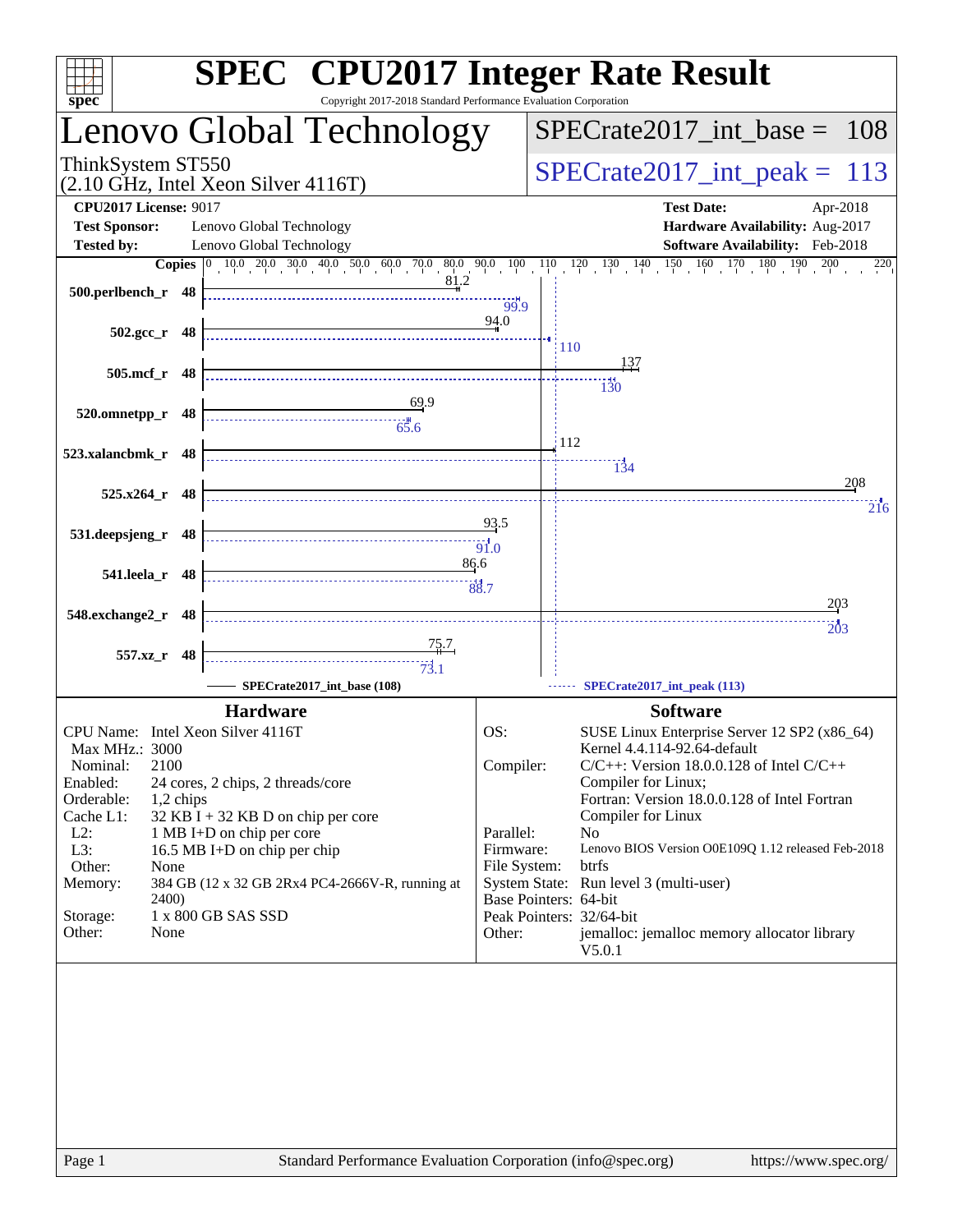

### Lenovo Global Technology

(2.10 GHz, Intel Xeon Silver 4116T)

ThinkSystem ST550  $SPIZ$  Interval Lemma  $SPECrate2017$  interval peak = 113 [SPECrate2017\\_int\\_base =](http://www.spec.org/auto/cpu2017/Docs/result-fields.html#SPECrate2017intbase) 108

**[Test Sponsor:](http://www.spec.org/auto/cpu2017/Docs/result-fields.html#TestSponsor)** Lenovo Global Technology **[Hardware Availability:](http://www.spec.org/auto/cpu2017/Docs/result-fields.html#HardwareAvailability)** Aug-2017

**[CPU2017 License:](http://www.spec.org/auto/cpu2017/Docs/result-fields.html#CPU2017License)** 9017 **[Test Date:](http://www.spec.org/auto/cpu2017/Docs/result-fields.html#TestDate)** Apr-2018 **[Tested by:](http://www.spec.org/auto/cpu2017/Docs/result-fields.html#Testedby)** Lenovo Global Technology **[Software Availability:](http://www.spec.org/auto/cpu2017/Docs/result-fields.html#SoftwareAvailability)** Feb-2018

#### **[Results Table](http://www.spec.org/auto/cpu2017/Docs/result-fields.html#ResultsTable)**

|                           | <b>Base</b>   |                |              |                |              |                | <b>Peak</b> |               |                |              |                |              |                |              |
|---------------------------|---------------|----------------|--------------|----------------|--------------|----------------|-------------|---------------|----------------|--------------|----------------|--------------|----------------|--------------|
| <b>Benchmark</b>          | <b>Copies</b> | <b>Seconds</b> | <b>Ratio</b> | <b>Seconds</b> | <b>Ratio</b> | <b>Seconds</b> | Ratio       | <b>Copies</b> | <b>Seconds</b> | <b>Ratio</b> | <b>Seconds</b> | <b>Ratio</b> | <b>Seconds</b> | <b>Ratio</b> |
| $500.$ perlbench_r        | 48            | 941            | 81.2         | 946            | 80.8         | 935            | 81.7        | 48            | 758            | 101          | 766            | 99.8         | 765            | 99.9         |
| $502.\text{sec}$          | 48            | 722            | 94.1         | 723            | 94.0         | 728            | 93.4        | 48            | 614            | 111          | 618            | 110          | 616            | <b>110</b>   |
| $505$ .mcf r              | 48            | 558            | 139          | 568            | 137          | 579            | 134         | 48            | 590            | 131          | 596            | 130          | 596            | 30           |
| 520.omnetpp_r             | 48            | 901            | 69.9         | 900            | 69.9         | 897            | 70.2        | 48            | 955            | 66.0         | 967            | 65.1         | 960            | 65.6         |
| 523.xalancbmk r           | 48            | 452            | 112          | 452            | 112          | 454            | 112         | 48            | 377            | 134          | 377            | 134          | 378            | 134          |
| 525.x264 r                | 48            | 404            | 208          | 405            | 208          | 404            | 208         | 48            | 388            | 216          | 389            | 216          | 389            | 216          |
| 531.deepsjeng_r           | 48            | 589            | 93.4         | 588            | 93.6         | 589            | 93.5        | 48            | 604            | 91.0         | 604            | 91.0         | 603            | 91.3         |
| 541.leela r               | 48            | 917            | 86.7         | 920            | 86.4         | 917            | 86.6        | 48            | 913            | 87.1         | 896            | 88.8         | 896            | 88.7         |
| 548.exchange2_r           | 48            | 621            | 203          | 622            | 202          | 621            | 203         | 48            | 621            | 203          | 620            | 203          | 622            | 202          |
| $557.xz$ r                | 48            | 646            | 80.3         | 684            | 75.7         | 693            | 74.8        | 48            | <b>709</b>     | 73.1         | 707            | 73.3         | 710            | 73.1         |
| $SPECrate2017$ int base = |               |                | 108          |                |              |                |             |               |                |              |                |              |                |              |

**[SPECrate2017\\_int\\_peak =](http://www.spec.org/auto/cpu2017/Docs/result-fields.html#SPECrate2017intpeak) 113**

Results appear in the [order in which they were run.](http://www.spec.org/auto/cpu2017/Docs/result-fields.html#RunOrder) Bold underlined text [indicates a median measurement.](http://www.spec.org/auto/cpu2017/Docs/result-fields.html#Median)

#### **[Submit Notes](http://www.spec.org/auto/cpu2017/Docs/result-fields.html#SubmitNotes)**

 The numactl mechanism was used to bind copies to processors. The config file option 'submit' was used to generate numactl commands to bind each copy to a specific processor. For details, please see the config file.

#### **[Operating System Notes](http://www.spec.org/auto/cpu2017/Docs/result-fields.html#OperatingSystemNotes)**

Stack size set to unlimited using "ulimit -s unlimited"

#### **[General Notes](http://www.spec.org/auto/cpu2017/Docs/result-fields.html#GeneralNotes)**

Environment variables set by runcpu before the start of the run: LD\_LIBRARY\_PATH = "/home/cpu2017.1.0.2.ic18.0/lib/ia32:/home/cpu2017.1.0.2.ic18.0/lib/intel64" LD\_LIBRARY\_PATH = "\$LD\_LIBRARY\_PATH:/home/cpu2017.1.0.2.ic18.0/je5.0.1-32:/home/cpu2017.1.0.2.ic18.0/je5.0.1-64" Binaries compiled on a system with 1x Intel Core i7-4790 CPU + 32GB RAM memory using Redhat Enterprise Linux 7.4 Transparent Huge Pages enabled by default Prior to runcpu invocation Filesystem page cache synced and cleared with: sync; echo 3> /proc/sys/vm/drop\_caches runcpu command invoked through numactl i.e.: numactl --interleave=all runcpu <etc> jemalloc: configured and built at default for 32bit (i686) and 64bit (x86\_64) targets; jemalloc: built with the RedHat Enterprise 7.4, and the system compiler gcc 4.8.5; jemalloc: sources available from jemalloc.net or <https://github.com/jemalloc/jemalloc/releases> **(Continued on next page)**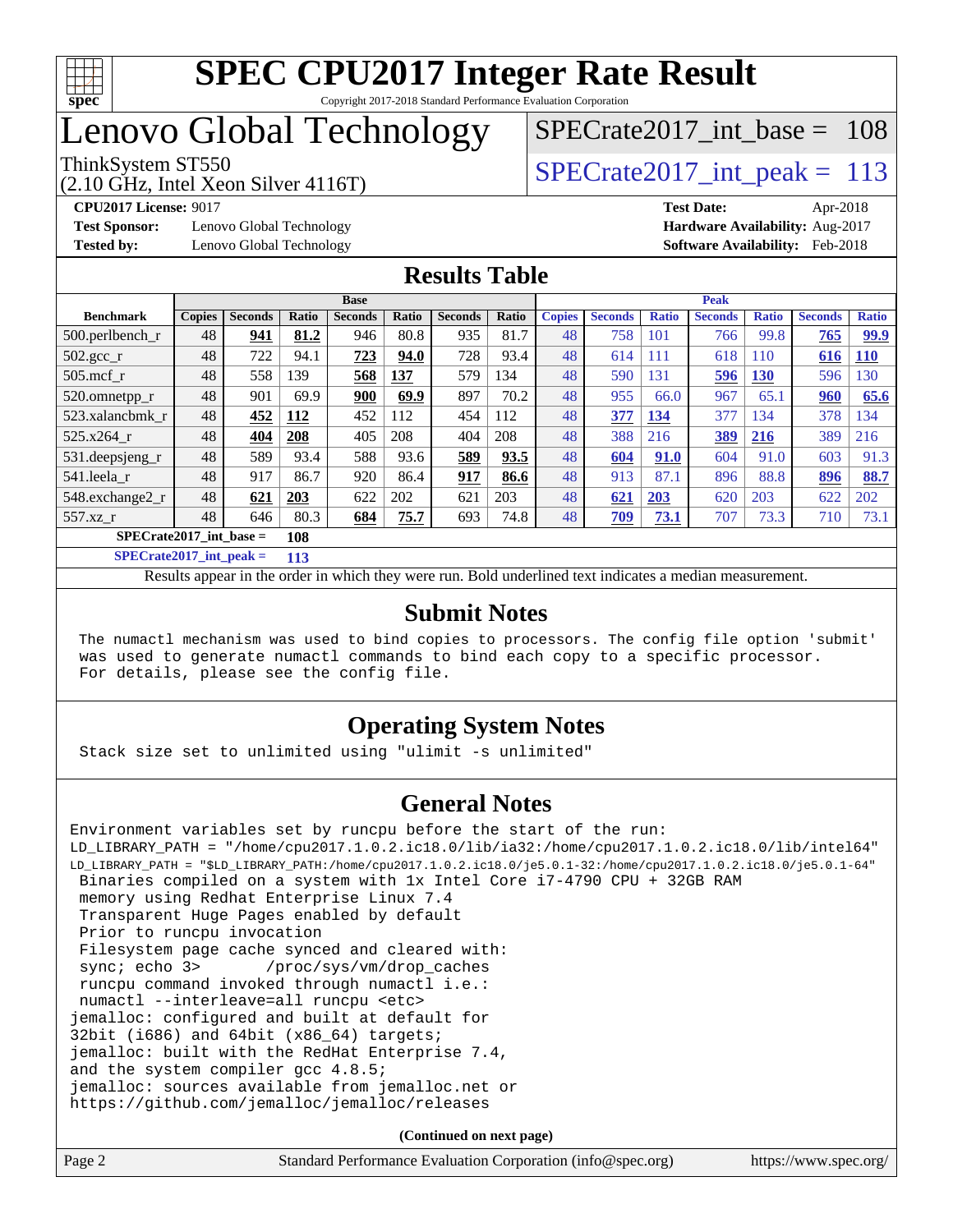

Lenovo Global Technology

ThinkSystem ST550  $SPIZ$  Interval Lemma  $SPECrate2017$  interval peak = 113 [SPECrate2017\\_int\\_base =](http://www.spec.org/auto/cpu2017/Docs/result-fields.html#SPECrate2017intbase) 108

(2.10 GHz, Intel Xeon Silver 4116T)

**[Test Sponsor:](http://www.spec.org/auto/cpu2017/Docs/result-fields.html#TestSponsor)** Lenovo Global Technology **[Hardware Availability:](http://www.spec.org/auto/cpu2017/Docs/result-fields.html#HardwareAvailability)** Aug-2017 **[Tested by:](http://www.spec.org/auto/cpu2017/Docs/result-fields.html#Testedby)** Lenovo Global Technology **[Software Availability:](http://www.spec.org/auto/cpu2017/Docs/result-fields.html#SoftwareAvailability)** Feb-2018

**[CPU2017 License:](http://www.spec.org/auto/cpu2017/Docs/result-fields.html#CPU2017License)** 9017 **[Test Date:](http://www.spec.org/auto/cpu2017/Docs/result-fields.html#TestDate)** Apr-2018

#### **[General Notes \(Continued\)](http://www.spec.org/auto/cpu2017/Docs/result-fields.html#GeneralNotes)**

Yes: The test sponsor attests, as of date of publication, that CVE-2017-5754 (Meltdown) is mitigated in the system as tested and documented. Yes: The test sponsor attests, as of date of publication, that CVE-2017-5753 (Spectre variant 1) is mitigated in the system as tested and documented. Yes: The test sponsor attests, as of date of publication, that CVE-2017-5715 (Spectre variant 2) is mitigated in the system as tested and documented.

#### **[Platform Notes](http://www.spec.org/auto/cpu2017/Docs/result-fields.html#PlatformNotes)**

Page 3 Standard Performance Evaluation Corporation [\(info@spec.org\)](mailto:info@spec.org) <https://www.spec.org/> BIOS configuration: Choose Operating Mode set to Maximum Performance DCU Streamer Prefetcher set to Disable MONITORMWAIT set to Enable Stale AtoS set to Enable LLC dead line alloc set to Disable Sysinfo program /home/cpu2017.1.0.2.ic18.0/bin/sysinfo Rev: r5797 of 2017-06-14 96c45e4568ad54c135fd618bcc091c0f running on ST550 Mon Apr 2 23:19:11 2018 SUT (System Under Test) info as seen by some common utilities. For more information on this section, see <https://www.spec.org/cpu2017/Docs/config.html#sysinfo> From /proc/cpuinfo model name : Intel(R) Xeon(R) Silver 4116T CPU @ 2.10GHz 2 "physical id"s (chips) 48 "processors" cores, siblings (Caution: counting these is hw and system dependent. The following excerpts from /proc/cpuinfo might not be reliable. Use with caution.) cpu cores : 12 siblings : 24 physical 0: cores 0 1 2 3 4 5 8 9 10 11 12 13 physical 1: cores 0 1 2 3 4 5 8 9 10 11 12 13 From lscpu: Architecture: x86\_64 CPU op-mode(s): 32-bit, 64-bit Byte Order: Little Endian  $CPU(s):$  48 On-line CPU(s) list: 0-47 Thread(s) per core: 2 Core(s) per socket: 12 Socket(s): 2 NUMA node(s): 2 Vendor ID: GenuineIntel CPU family: 6 **(Continued on next page)**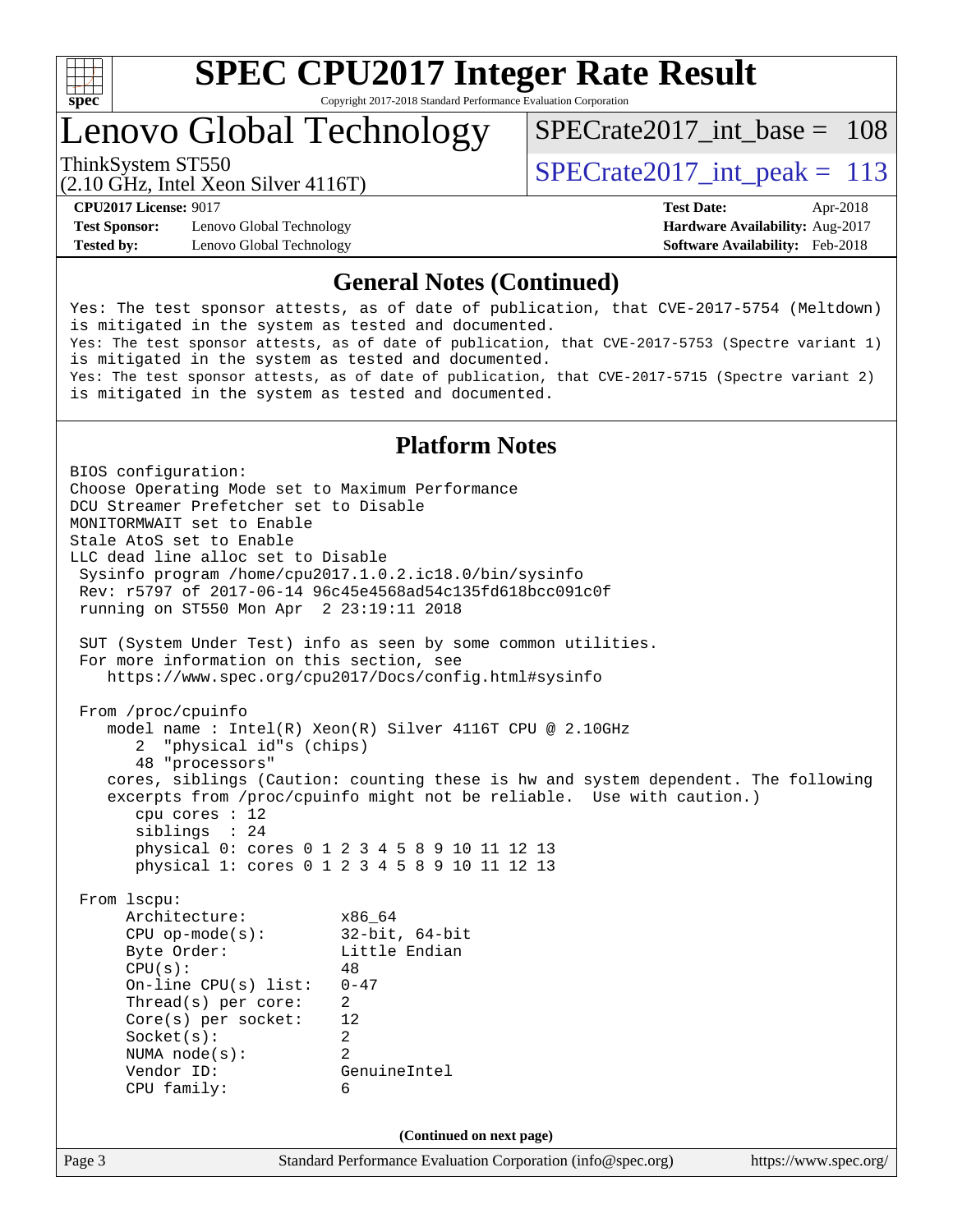

### Lenovo Global Technology

[SPECrate2017\\_int\\_base =](http://www.spec.org/auto/cpu2017/Docs/result-fields.html#SPECrate2017intbase) 108

(2.10 GHz, Intel Xeon Silver 4116T)

ThinkSystem ST550<br>  $(2.10 \text{ GHz})$  Intel Xeon Silver 4116T) SPECrate 2017\_int\_peak = 113

**[Test Sponsor:](http://www.spec.org/auto/cpu2017/Docs/result-fields.html#TestSponsor)** Lenovo Global Technology **[Hardware Availability:](http://www.spec.org/auto/cpu2017/Docs/result-fields.html#HardwareAvailability)** Aug-2017 **[Tested by:](http://www.spec.org/auto/cpu2017/Docs/result-fields.html#Testedby)** Lenovo Global Technology **[Software Availability:](http://www.spec.org/auto/cpu2017/Docs/result-fields.html#SoftwareAvailability)** Feb-2018

**[CPU2017 License:](http://www.spec.org/auto/cpu2017/Docs/result-fields.html#CPU2017License)** 9017 **[Test Date:](http://www.spec.org/auto/cpu2017/Docs/result-fields.html#TestDate)** Apr-2018

#### **[Platform Notes \(Continued\)](http://www.spec.org/auto/cpu2017/Docs/result-fields.html#PlatformNotes)**

| Model:<br>Model name:<br>Stepping:<br>CPU MHz:<br>BogoMIPS:<br>Virtualization:<br>Lld cache:<br>Lli cache:<br>$L2$ cache:                           | 85<br>$Intel(R)$ Xeon $(R)$ Silver 4116T CPU @ 2.10GHz<br>$\overline{4}$<br>2095.083<br>4190.16<br>$VT - x$<br>32K<br>32K<br>1024K                                                                                                                                                                                                                                                                                                                                                                                              |
|-----------------------------------------------------------------------------------------------------------------------------------------------------|---------------------------------------------------------------------------------------------------------------------------------------------------------------------------------------------------------------------------------------------------------------------------------------------------------------------------------------------------------------------------------------------------------------------------------------------------------------------------------------------------------------------------------|
| $L3$ cache:<br>NUMA $node0$ $CPU(s)$ :<br>NUMA $node1$ $CPU(s)$ :<br>Flags:                                                                         | 16896K<br>$0 - 11, 24 - 35$<br>$12 - 23, 36 - 47$<br>fpu vme de pse tsc msr pae mce cx8 apic sep mtrr pge mca cmov<br>pat pse36 clflush dts acpi mmx fxsr sse sse2 ss ht tm pbe syscall nx pdpelgb rdtscp<br>lm constant_tsc art arch_perfmon pebs bts rep_good nopl xtopology nonstop_tsc                                                                                                                                                                                                                                      |
| xsavec xgetbvl cqm_llc cqm_occup_llc                                                                                                                | aperfmperf eagerfpu pni pclmulqdq dtes64 monitor ds_cpl vmx smx est tm2 ssse3 sdbg<br>fma cx16 xtpr pdcm pcid dca sse4_1 sse4_2 x2apic movbe popcnt tsc_deadline_timer aes<br>xsave avx f16c rdrand lahf_lm abm 3dnowprefetch ida arat epb invpcid_single pln pts<br>dtherm intel_pt rsb_ctxsw spec_ctrl retpoline kaiser tpr_shadow vnmi flexpriority<br>ept vpid fsgsbase tsc_adjust bmil hle avx2 smep bmi2 erms invpcid rtm cqm mpx<br>avx512f avx512dq rdseed adx smap clflushopt clwb avx512cd avx512bw avx512vl xsaveopt |
| /proc/cpuinfo cache data<br>cache size: 16896 KB                                                                                                    |                                                                                                                                                                                                                                                                                                                                                                                                                                                                                                                                 |
| physical chip.<br>$available: 2 nodes (0-1)$<br>node 0 size: 193110 MB<br>node 0 free: 192497 MB                                                    | From numactl --hardware WARNING: a numactl 'node' might or might not correspond to a<br>node 0 cpus: 0 1 2 3 4 5 6 7 8 9 10 11 24 25 26 27 28 29 30 31 32 33 34 35                                                                                                                                                                                                                                                                                                                                                              |
| node 1 size: 193504 MB<br>node 1 free: 193076 MB<br>node distances:<br>node<br>$\overline{0}$<br>$\overline{1}$<br>0:<br>10<br>21<br>1:<br>21<br>10 | node 1 cpus: 12 13 14 15 16 17 18 19 20 21 22 23 36 37 38 39 40 41 42 43 44 45 46 47                                                                                                                                                                                                                                                                                                                                                                                                                                            |
| From /proc/meminfo<br>MemTotal:<br>395893792 kB<br>HugePages_Total:<br>0<br>Hugepagesize:<br>2048 kB                                                |                                                                                                                                                                                                                                                                                                                                                                                                                                                                                                                                 |
| From /etc/*release* /etc/*version*                                                                                                                  |                                                                                                                                                                                                                                                                                                                                                                                                                                                                                                                                 |

**(Continued on next page)**

SuSE-release: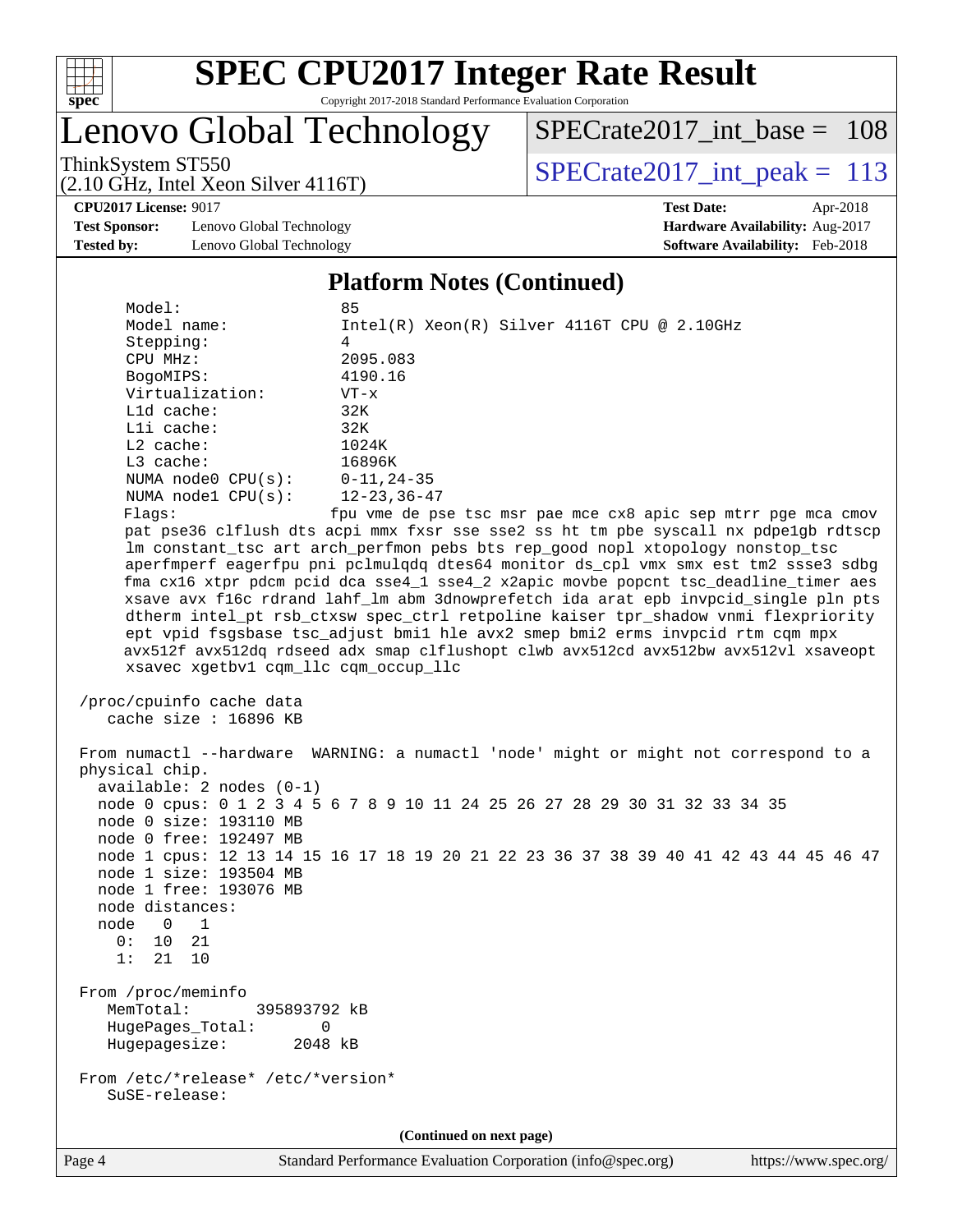

# **[SPEC CPU2017 Integer Rate Result](http://www.spec.org/auto/cpu2017/Docs/result-fields.html#SPECCPU2017IntegerRateResult)**

Copyright 2017-2018 Standard Performance Evaluation Corporation

### Lenovo Global Technology

ThinkSystem ST550  $SPIZ$  Interval Lemma  $SPECrate2017$  interval peak = 113

[SPECrate2017\\_int\\_base =](http://www.spec.org/auto/cpu2017/Docs/result-fields.html#SPECrate2017intbase) 108

(2.10 GHz, Intel Xeon Silver 4116T)

**[CPU2017 License:](http://www.spec.org/auto/cpu2017/Docs/result-fields.html#CPU2017License)** 9017 **[Test Date:](http://www.spec.org/auto/cpu2017/Docs/result-fields.html#TestDate)** Apr-2018

**[Test Sponsor:](http://www.spec.org/auto/cpu2017/Docs/result-fields.html#TestSponsor)** Lenovo Global Technology **[Hardware Availability:](http://www.spec.org/auto/cpu2017/Docs/result-fields.html#HardwareAvailability)** Aug-2017 **[Tested by:](http://www.spec.org/auto/cpu2017/Docs/result-fields.html#Testedby)** Lenovo Global Technology **[Software Availability:](http://www.spec.org/auto/cpu2017/Docs/result-fields.html#SoftwareAvailability)** Feb-2018

#### **[Platform Notes \(Continued\)](http://www.spec.org/auto/cpu2017/Docs/result-fields.html#PlatformNotes)**

 SUSE Linux Enterprise Server 12 (x86\_64) VERSION = 12 PATCHLEVEL = 2 # This file is deprecated and will be removed in a future service pack or release. # Please check /etc/os-release for details about this release. os-release: NAME="SLES" VERSION="12-SP2" VERSION\_ID="12.2" PRETTY\_NAME="SUSE Linux Enterprise Server 12 SP2" ID="sles" ANSI\_COLOR="0;32" CPE\_NAME="cpe:/o:suse:sles:12:sp2" uname -a: Linux ST550 4.4.114-92.64-default #1 SMP Thu Feb 1 19:18:19 UTC 2018 (c6ce5db) x86\_64 x86\_64 x86\_64 GNU/Linux run-level 3 Apr 2 23:17 SPEC is set to: /home/cpu2017.1.0.2.ic18.0 Filesystem Type Size Used Avail Use% Mounted on /dev/sdb2 btrfs 744G 132G 612G 18% /home Additional information from dmidecode follows. WARNING: Use caution when you interpret this section. The 'dmidecode' program reads system data which is "intended to allow hardware to be accurately determined", but the intent may not be met, as there are frequent changes to hardware, firmware, and the "DMTF SMBIOS" standard. BIOS Lenovo -[O0E109Q-1.12]- 02/06/2018 Memory: 12x Hynix HMA84GR7AFR4N-VK 32 GB 2 rank 2666, configured at 2400 (End of data from sysinfo program) **[Compiler Version Notes](http://www.spec.org/auto/cpu2017/Docs/result-fields.html#CompilerVersionNotes)** ============================================================================== CC 500.perlbench\_r(base)  $502.\text{gcc_r}$ (base)  $505.\text{mcf_r}$ (base, peak) 525.x264\_r(base, peak) 557.xz\_r(base, peak) ----------------------------------------------------------------------------- icc (ICC) 18.0.0 20170811 Copyright (C) 1985-2017 Intel Corporation. All rights reserved. ------------------------------------------------------------------------------

==============================================================================

CC 500.perlbench  $r(\text{peak})$  502.gcc  $r(\text{peak})$ 

**(Continued on next page)**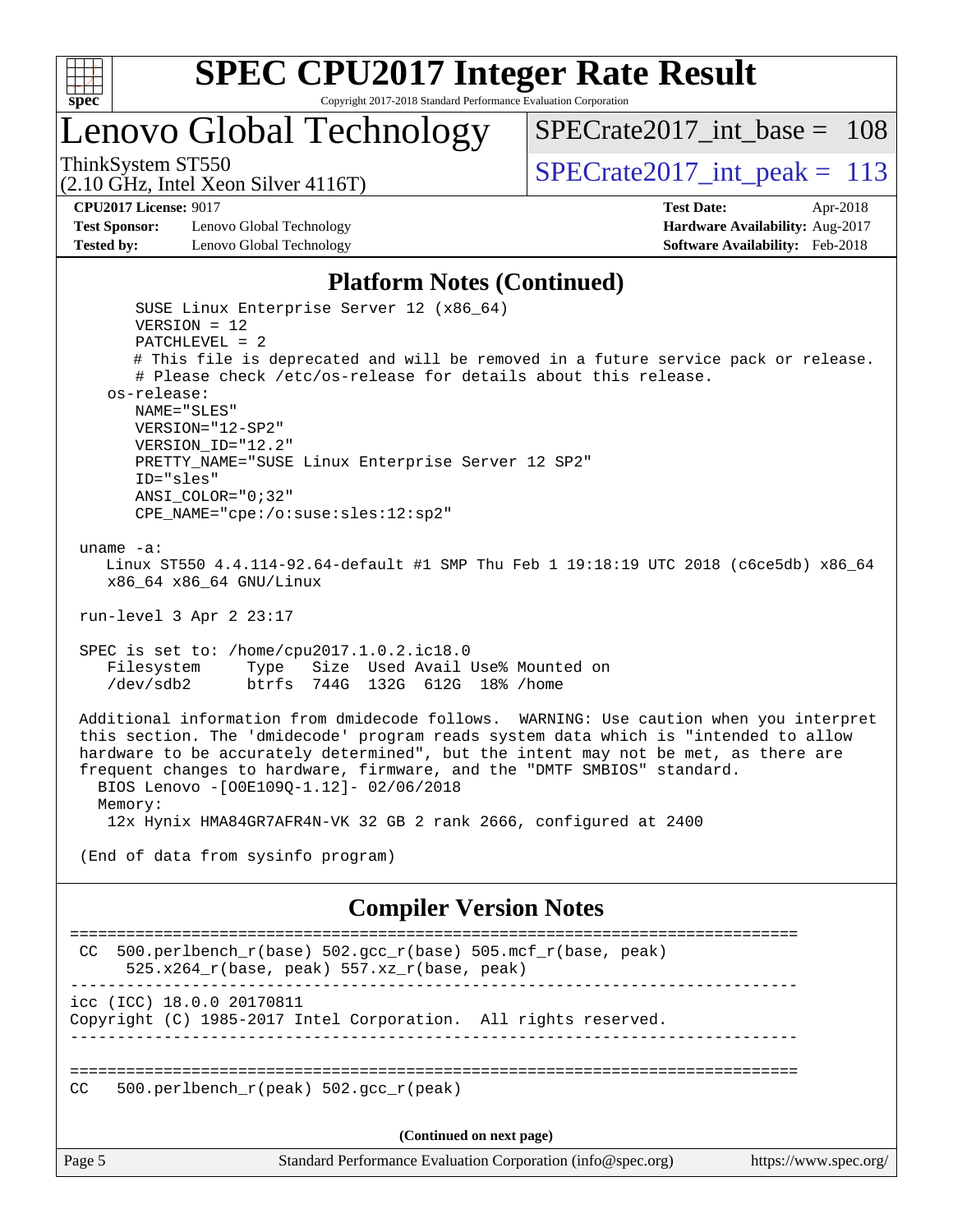

### Lenovo Global Technology

[SPECrate2017\\_int\\_base =](http://www.spec.org/auto/cpu2017/Docs/result-fields.html#SPECrate2017intbase) 108

(2.10 GHz, Intel Xeon Silver 4116T)

ThinkSystem ST550<br>(2.10 GHz, Intel Xeon Silver 4116T) [SPECrate2017\\_int\\_peak =](http://www.spec.org/auto/cpu2017/Docs/result-fields.html#SPECrate2017intpeak) 113

**[Test Sponsor:](http://www.spec.org/auto/cpu2017/Docs/result-fields.html#TestSponsor)** Lenovo Global Technology **[Hardware Availability:](http://www.spec.org/auto/cpu2017/Docs/result-fields.html#HardwareAvailability)** Aug-2017 **[Tested by:](http://www.spec.org/auto/cpu2017/Docs/result-fields.html#Testedby)** Lenovo Global Technology **[Software Availability:](http://www.spec.org/auto/cpu2017/Docs/result-fields.html#SoftwareAvailability)** Feb-2018

**[CPU2017 License:](http://www.spec.org/auto/cpu2017/Docs/result-fields.html#CPU2017License)** 9017 **[Test Date:](http://www.spec.org/auto/cpu2017/Docs/result-fields.html#TestDate)** Apr-2018

#### **[Compiler Version Notes \(Continued\)](http://www.spec.org/auto/cpu2017/Docs/result-fields.html#CompilerVersionNotes)**

| icc (ICC) 18.0.0 20170811<br>Copyright (C) 1985-2017 Intel Corporation. All rights reserved.                            |
|-------------------------------------------------------------------------------------------------------------------------|
| CXXC 520.omnetpp $r(base)$ 523.xalancbmk $r(base)$ 531.deepsjeng $r(base)$                                              |
| $541.$ leela r(base)                                                                                                    |
| icpc (ICC) 18.0.0 20170811<br>Copyright (C) 1985-2017 Intel Corporation. All rights reserved.                           |
|                                                                                                                         |
| CXXC 520.omnetpp $r(\text{peak})$ 523.xalancbmk $r(\text{peak})$ 531.deepsjeng $r(\text{peak})$<br>$541.$ leela r(peak) |
| icpc (ICC) 18.0.0 20170811<br>Copyright (C) 1985-2017 Intel Corporation. All rights reserved.                           |
| 548.exchange2 r(base, peak)<br>FC.                                                                                      |
| ifort (IFORT) 18.0.0 20170811<br>Copyright (C) 1985-2017 Intel Corporation. All rights reserved.                        |

------------------------------------------------------------------------------

### **[Base Compiler Invocation](http://www.spec.org/auto/cpu2017/Docs/result-fields.html#BaseCompilerInvocation)**

[C benchmarks](http://www.spec.org/auto/cpu2017/Docs/result-fields.html#Cbenchmarks): [icc](http://www.spec.org/cpu2017/results/res2018q2/cpu2017-20180525-05804.flags.html#user_CCbase_intel_icc_18.0_66fc1ee009f7361af1fbd72ca7dcefbb700085f36577c54f309893dd4ec40d12360134090235512931783d35fd58c0460139e722d5067c5574d8eaf2b3e37e92)

[C++ benchmarks:](http://www.spec.org/auto/cpu2017/Docs/result-fields.html#CXXbenchmarks) [icpc](http://www.spec.org/cpu2017/results/res2018q2/cpu2017-20180525-05804.flags.html#user_CXXbase_intel_icpc_18.0_c510b6838c7f56d33e37e94d029a35b4a7bccf4766a728ee175e80a419847e808290a9b78be685c44ab727ea267ec2f070ec5dc83b407c0218cded6866a35d07)

[Fortran benchmarks](http://www.spec.org/auto/cpu2017/Docs/result-fields.html#Fortranbenchmarks): [ifort](http://www.spec.org/cpu2017/results/res2018q2/cpu2017-20180525-05804.flags.html#user_FCbase_intel_ifort_18.0_8111460550e3ca792625aed983ce982f94888b8b503583aa7ba2b8303487b4d8a21a13e7191a45c5fd58ff318f48f9492884d4413fa793fd88dd292cad7027ca)

### **[Base Portability Flags](http://www.spec.org/auto/cpu2017/Docs/result-fields.html#BasePortabilityFlags)**

 500.perlbench\_r: [-DSPEC\\_LP64](http://www.spec.org/cpu2017/results/res2018q2/cpu2017-20180525-05804.flags.html#b500.perlbench_r_basePORTABILITY_DSPEC_LP64) [-DSPEC\\_LINUX\\_X64](http://www.spec.org/cpu2017/results/res2018q2/cpu2017-20180525-05804.flags.html#b500.perlbench_r_baseCPORTABILITY_DSPEC_LINUX_X64) 502.gcc\_r: [-DSPEC\\_LP64](http://www.spec.org/cpu2017/results/res2018q2/cpu2017-20180525-05804.flags.html#suite_basePORTABILITY502_gcc_r_DSPEC_LP64)

**(Continued on next page)**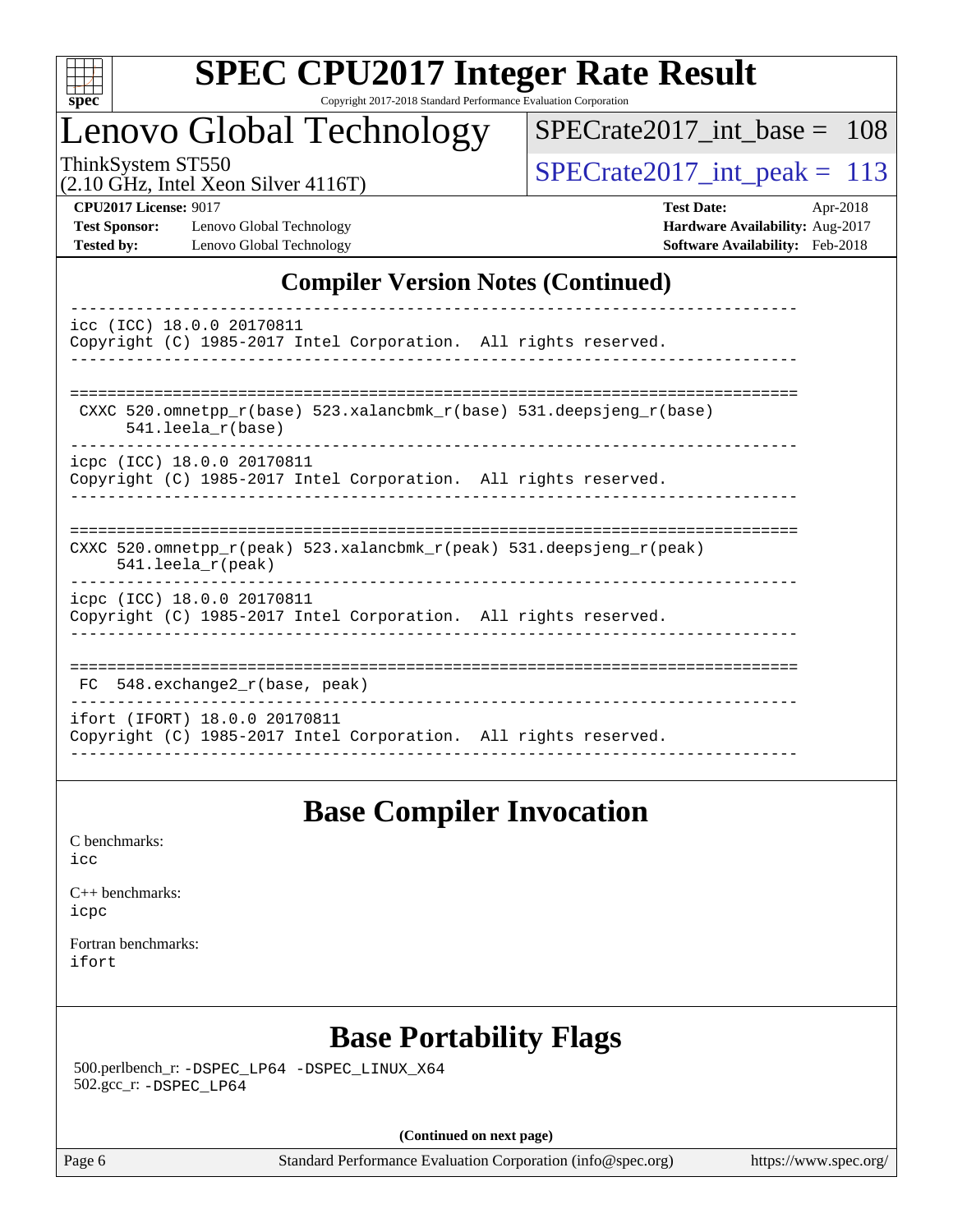

### Lenovo Global Technology

 $SPECrate2017\_int\_base = 108$ 

(2.10 GHz, Intel Xeon Silver 4116T)

ThinkSystem ST550<br>  $\frac{13}{2}$  [SPECrate2017\\_int\\_peak =](http://www.spec.org/auto/cpu2017/Docs/result-fields.html#SPECrate2017intpeak) 113

**[Test Sponsor:](http://www.spec.org/auto/cpu2017/Docs/result-fields.html#TestSponsor)** Lenovo Global Technology **[Hardware Availability:](http://www.spec.org/auto/cpu2017/Docs/result-fields.html#HardwareAvailability)** Aug-2017 **[Tested by:](http://www.spec.org/auto/cpu2017/Docs/result-fields.html#Testedby)** Lenovo Global Technology **[Software Availability:](http://www.spec.org/auto/cpu2017/Docs/result-fields.html#SoftwareAvailability)** Feb-2018

**[CPU2017 License:](http://www.spec.org/auto/cpu2017/Docs/result-fields.html#CPU2017License)** 9017 **[Test Date:](http://www.spec.org/auto/cpu2017/Docs/result-fields.html#TestDate)** Apr-2018

### **[Base Portability Flags \(Continued\)](http://www.spec.org/auto/cpu2017/Docs/result-fields.html#BasePortabilityFlags)**

 505.mcf\_r: [-DSPEC\\_LP64](http://www.spec.org/cpu2017/results/res2018q2/cpu2017-20180525-05804.flags.html#suite_basePORTABILITY505_mcf_r_DSPEC_LP64) 520.omnetpp\_r: [-DSPEC\\_LP64](http://www.spec.org/cpu2017/results/res2018q2/cpu2017-20180525-05804.flags.html#suite_basePORTABILITY520_omnetpp_r_DSPEC_LP64) 523.xalancbmk\_r: [-DSPEC\\_LP64](http://www.spec.org/cpu2017/results/res2018q2/cpu2017-20180525-05804.flags.html#suite_basePORTABILITY523_xalancbmk_r_DSPEC_LP64) [-DSPEC\\_LINUX](http://www.spec.org/cpu2017/results/res2018q2/cpu2017-20180525-05804.flags.html#b523.xalancbmk_r_baseCXXPORTABILITY_DSPEC_LINUX) 525.x264\_r: [-DSPEC\\_LP64](http://www.spec.org/cpu2017/results/res2018q2/cpu2017-20180525-05804.flags.html#suite_basePORTABILITY525_x264_r_DSPEC_LP64) 531.deepsjeng\_r: [-DSPEC\\_LP64](http://www.spec.org/cpu2017/results/res2018q2/cpu2017-20180525-05804.flags.html#suite_basePORTABILITY531_deepsjeng_r_DSPEC_LP64) 541.leela\_r: [-DSPEC\\_LP64](http://www.spec.org/cpu2017/results/res2018q2/cpu2017-20180525-05804.flags.html#suite_basePORTABILITY541_leela_r_DSPEC_LP64) 548.exchange2\_r: [-DSPEC\\_LP64](http://www.spec.org/cpu2017/results/res2018q2/cpu2017-20180525-05804.flags.html#suite_basePORTABILITY548_exchange2_r_DSPEC_LP64) 557.xz\_r: [-DSPEC\\_LP64](http://www.spec.org/cpu2017/results/res2018q2/cpu2017-20180525-05804.flags.html#suite_basePORTABILITY557_xz_r_DSPEC_LP64)

### **[Base Optimization Flags](http://www.spec.org/auto/cpu2017/Docs/result-fields.html#BaseOptimizationFlags)**

[C benchmarks](http://www.spec.org/auto/cpu2017/Docs/result-fields.html#Cbenchmarks):

[-Wl,-z,muldefs](http://www.spec.org/cpu2017/results/res2018q2/cpu2017-20180525-05804.flags.html#user_CCbase_link_force_multiple1_b4cbdb97b34bdee9ceefcfe54f4c8ea74255f0b02a4b23e853cdb0e18eb4525ac79b5a88067c842dd0ee6996c24547a27a4b99331201badda8798ef8a743f577) [-xCORE-AVX512](http://www.spec.org/cpu2017/results/res2018q2/cpu2017-20180525-05804.flags.html#user_CCbase_f-xCORE-AVX512) [-ipo](http://www.spec.org/cpu2017/results/res2018q2/cpu2017-20180525-05804.flags.html#user_CCbase_f-ipo) [-O3](http://www.spec.org/cpu2017/results/res2018q2/cpu2017-20180525-05804.flags.html#user_CCbase_f-O3) [-no-prec-div](http://www.spec.org/cpu2017/results/res2018q2/cpu2017-20180525-05804.flags.html#user_CCbase_f-no-prec-div) [-qopt-mem-layout-trans=3](http://www.spec.org/cpu2017/results/res2018q2/cpu2017-20180525-05804.flags.html#user_CCbase_f-qopt-mem-layout-trans_de80db37974c74b1f0e20d883f0b675c88c3b01e9d123adea9b28688d64333345fb62bc4a798493513fdb68f60282f9a726aa07f478b2f7113531aecce732043) [-L/usr/local/je5.0.1-64/lib](http://www.spec.org/cpu2017/results/res2018q2/cpu2017-20180525-05804.flags.html#user_CCbase_jemalloc_link_path64_4b10a636b7bce113509b17f3bd0d6226c5fb2346b9178c2d0232c14f04ab830f976640479e5c33dc2bcbbdad86ecfb6634cbbd4418746f06f368b512fced5394) [-ljemalloc](http://www.spec.org/cpu2017/results/res2018q2/cpu2017-20180525-05804.flags.html#user_CCbase_jemalloc_link_lib_d1249b907c500fa1c0672f44f562e3d0f79738ae9e3c4a9c376d49f265a04b9c99b167ecedbf6711b3085be911c67ff61f150a17b3472be731631ba4d0471706)

[C++ benchmarks:](http://www.spec.org/auto/cpu2017/Docs/result-fields.html#CXXbenchmarks)

[-Wl,-z,muldefs](http://www.spec.org/cpu2017/results/res2018q2/cpu2017-20180525-05804.flags.html#user_CXXbase_link_force_multiple1_b4cbdb97b34bdee9ceefcfe54f4c8ea74255f0b02a4b23e853cdb0e18eb4525ac79b5a88067c842dd0ee6996c24547a27a4b99331201badda8798ef8a743f577) [-xCORE-AVX512](http://www.spec.org/cpu2017/results/res2018q2/cpu2017-20180525-05804.flags.html#user_CXXbase_f-xCORE-AVX512) [-ipo](http://www.spec.org/cpu2017/results/res2018q2/cpu2017-20180525-05804.flags.html#user_CXXbase_f-ipo) [-O3](http://www.spec.org/cpu2017/results/res2018q2/cpu2017-20180525-05804.flags.html#user_CXXbase_f-O3) [-no-prec-div](http://www.spec.org/cpu2017/results/res2018q2/cpu2017-20180525-05804.flags.html#user_CXXbase_f-no-prec-div) [-qopt-mem-layout-trans=3](http://www.spec.org/cpu2017/results/res2018q2/cpu2017-20180525-05804.flags.html#user_CXXbase_f-qopt-mem-layout-trans_de80db37974c74b1f0e20d883f0b675c88c3b01e9d123adea9b28688d64333345fb62bc4a798493513fdb68f60282f9a726aa07f478b2f7113531aecce732043) [-L/usr/local/je5.0.1-64/lib](http://www.spec.org/cpu2017/results/res2018q2/cpu2017-20180525-05804.flags.html#user_CXXbase_jemalloc_link_path64_4b10a636b7bce113509b17f3bd0d6226c5fb2346b9178c2d0232c14f04ab830f976640479e5c33dc2bcbbdad86ecfb6634cbbd4418746f06f368b512fced5394) [-ljemalloc](http://www.spec.org/cpu2017/results/res2018q2/cpu2017-20180525-05804.flags.html#user_CXXbase_jemalloc_link_lib_d1249b907c500fa1c0672f44f562e3d0f79738ae9e3c4a9c376d49f265a04b9c99b167ecedbf6711b3085be911c67ff61f150a17b3472be731631ba4d0471706)

#### [Fortran benchmarks](http://www.spec.org/auto/cpu2017/Docs/result-fields.html#Fortranbenchmarks):

[-Wl,-z,muldefs](http://www.spec.org/cpu2017/results/res2018q2/cpu2017-20180525-05804.flags.html#user_FCbase_link_force_multiple1_b4cbdb97b34bdee9ceefcfe54f4c8ea74255f0b02a4b23e853cdb0e18eb4525ac79b5a88067c842dd0ee6996c24547a27a4b99331201badda8798ef8a743f577) [-xCORE-AVX512](http://www.spec.org/cpu2017/results/res2018q2/cpu2017-20180525-05804.flags.html#user_FCbase_f-xCORE-AVX512) [-ipo](http://www.spec.org/cpu2017/results/res2018q2/cpu2017-20180525-05804.flags.html#user_FCbase_f-ipo) [-O3](http://www.spec.org/cpu2017/results/res2018q2/cpu2017-20180525-05804.flags.html#user_FCbase_f-O3) [-no-prec-div](http://www.spec.org/cpu2017/results/res2018q2/cpu2017-20180525-05804.flags.html#user_FCbase_f-no-prec-div) [-qopt-mem-layout-trans=3](http://www.spec.org/cpu2017/results/res2018q2/cpu2017-20180525-05804.flags.html#user_FCbase_f-qopt-mem-layout-trans_de80db37974c74b1f0e20d883f0b675c88c3b01e9d123adea9b28688d64333345fb62bc4a798493513fdb68f60282f9a726aa07f478b2f7113531aecce732043) [-nostandard-realloc-lhs](http://www.spec.org/cpu2017/results/res2018q2/cpu2017-20180525-05804.flags.html#user_FCbase_f_2003_std_realloc_82b4557e90729c0f113870c07e44d33d6f5a304b4f63d4c15d2d0f1fab99f5daaed73bdb9275d9ae411527f28b936061aa8b9c8f2d63842963b95c9dd6426b8a) [-align array32byte](http://www.spec.org/cpu2017/results/res2018q2/cpu2017-20180525-05804.flags.html#user_FCbase_align_array32byte_b982fe038af199962ba9a80c053b8342c548c85b40b8e86eb3cc33dee0d7986a4af373ac2d51c3f7cf710a18d62fdce2948f201cd044323541f22fc0fffc51b6) [-L/usr/local/je5.0.1-64/lib](http://www.spec.org/cpu2017/results/res2018q2/cpu2017-20180525-05804.flags.html#user_FCbase_jemalloc_link_path64_4b10a636b7bce113509b17f3bd0d6226c5fb2346b9178c2d0232c14f04ab830f976640479e5c33dc2bcbbdad86ecfb6634cbbd4418746f06f368b512fced5394) [-ljemalloc](http://www.spec.org/cpu2017/results/res2018q2/cpu2017-20180525-05804.flags.html#user_FCbase_jemalloc_link_lib_d1249b907c500fa1c0672f44f562e3d0f79738ae9e3c4a9c376d49f265a04b9c99b167ecedbf6711b3085be911c67ff61f150a17b3472be731631ba4d0471706)

### **[Base Other Flags](http://www.spec.org/auto/cpu2017/Docs/result-fields.html#BaseOtherFlags)**

[C benchmarks](http://www.spec.org/auto/cpu2017/Docs/result-fields.html#Cbenchmarks):  $-m64 - std= c11$  $-m64 - std= c11$ 

[C++ benchmarks:](http://www.spec.org/auto/cpu2017/Docs/result-fields.html#CXXbenchmarks) [-m64](http://www.spec.org/cpu2017/results/res2018q2/cpu2017-20180525-05804.flags.html#user_CXXbase_intel_intel64_18.0_af43caccfc8ded86e7699f2159af6efc7655f51387b94da716254467f3c01020a5059329e2569e4053f409e7c9202a7efc638f7a6d1ffb3f52dea4a3e31d82ab)

[Fortran benchmarks](http://www.spec.org/auto/cpu2017/Docs/result-fields.html#Fortranbenchmarks): [-m64](http://www.spec.org/cpu2017/results/res2018q2/cpu2017-20180525-05804.flags.html#user_FCbase_intel_intel64_18.0_af43caccfc8ded86e7699f2159af6efc7655f51387b94da716254467f3c01020a5059329e2569e4053f409e7c9202a7efc638f7a6d1ffb3f52dea4a3e31d82ab)

### **[Peak Compiler Invocation](http://www.spec.org/auto/cpu2017/Docs/result-fields.html#PeakCompilerInvocation)**

[C benchmarks](http://www.spec.org/auto/cpu2017/Docs/result-fields.html#Cbenchmarks):

[icc](http://www.spec.org/cpu2017/results/res2018q2/cpu2017-20180525-05804.flags.html#user_CCpeak_intel_icc_18.0_66fc1ee009f7361af1fbd72ca7dcefbb700085f36577c54f309893dd4ec40d12360134090235512931783d35fd58c0460139e722d5067c5574d8eaf2b3e37e92)

**(Continued on next page)**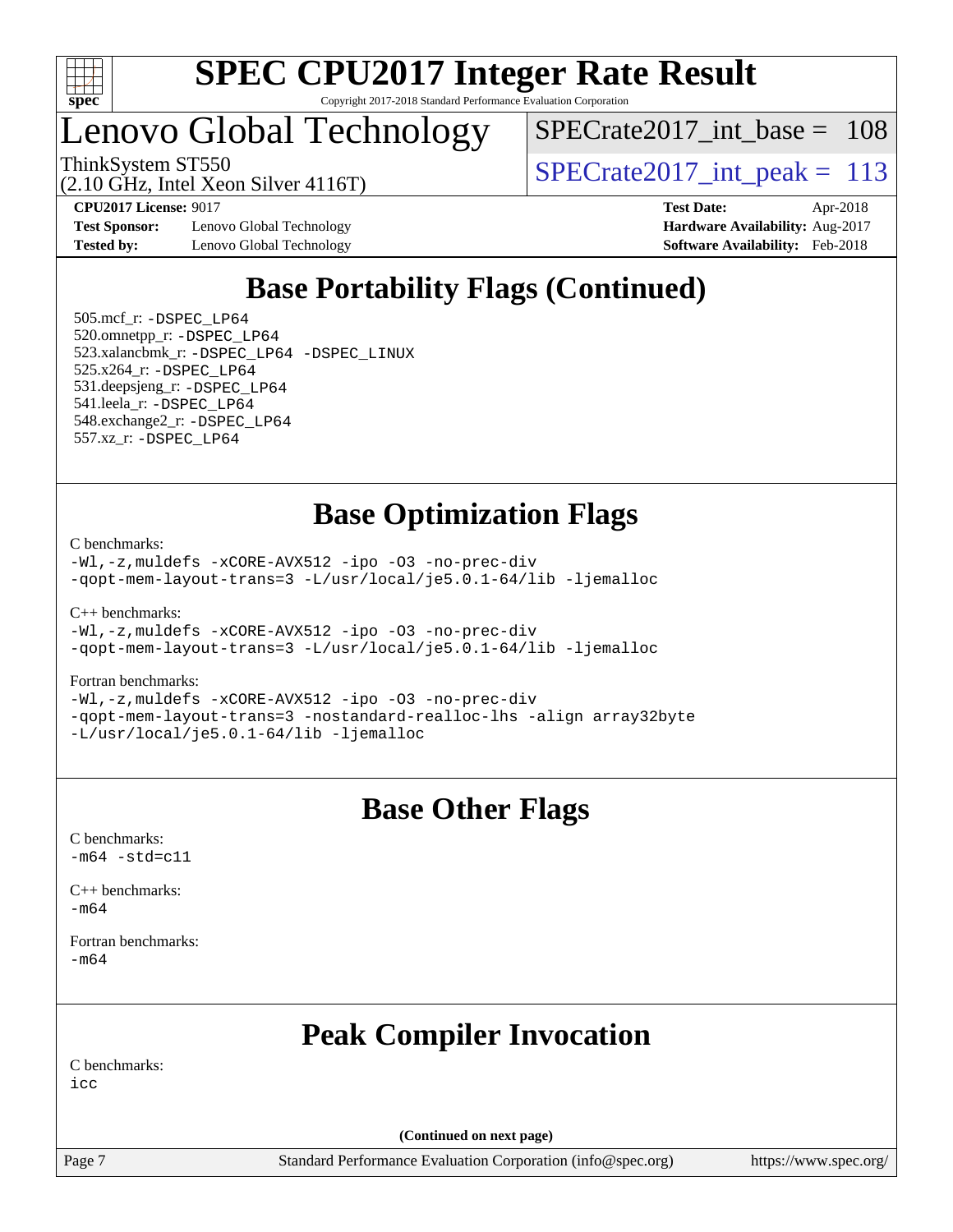

### Lenovo Global Technology

 $SPECrate2017\_int\_base = 108$ 

ThinkSystem ST550  $SPIZ$  Interval Lemma  $SPECrate2017$  interval peak = 113

**[Test Sponsor:](http://www.spec.org/auto/cpu2017/Docs/result-fields.html#TestSponsor)** Lenovo Global Technology **[Hardware Availability:](http://www.spec.org/auto/cpu2017/Docs/result-fields.html#HardwareAvailability)** Aug-2017 **[Tested by:](http://www.spec.org/auto/cpu2017/Docs/result-fields.html#Testedby)** Lenovo Global Technology **[Software Availability:](http://www.spec.org/auto/cpu2017/Docs/result-fields.html#SoftwareAvailability)** Feb-2018

(2.10 GHz, Intel Xeon Silver 4116T)

**[CPU2017 License:](http://www.spec.org/auto/cpu2017/Docs/result-fields.html#CPU2017License)** 9017 **[Test Date:](http://www.spec.org/auto/cpu2017/Docs/result-fields.html#TestDate)** Apr-2018

### **[Peak Compiler Invocation \(Continued\)](http://www.spec.org/auto/cpu2017/Docs/result-fields.html#PeakCompilerInvocation)**

[C++ benchmarks:](http://www.spec.org/auto/cpu2017/Docs/result-fields.html#CXXbenchmarks) [icpc](http://www.spec.org/cpu2017/results/res2018q2/cpu2017-20180525-05804.flags.html#user_CXXpeak_intel_icpc_18.0_c510b6838c7f56d33e37e94d029a35b4a7bccf4766a728ee175e80a419847e808290a9b78be685c44ab727ea267ec2f070ec5dc83b407c0218cded6866a35d07)

[Fortran benchmarks](http://www.spec.org/auto/cpu2017/Docs/result-fields.html#Fortranbenchmarks): [ifort](http://www.spec.org/cpu2017/results/res2018q2/cpu2017-20180525-05804.flags.html#user_FCpeak_intel_ifort_18.0_8111460550e3ca792625aed983ce982f94888b8b503583aa7ba2b8303487b4d8a21a13e7191a45c5fd58ff318f48f9492884d4413fa793fd88dd292cad7027ca)

### **[Peak Portability Flags](http://www.spec.org/auto/cpu2017/Docs/result-fields.html#PeakPortabilityFlags)**

 500.perlbench\_r: [-DSPEC\\_LP64](http://www.spec.org/cpu2017/results/res2018q2/cpu2017-20180525-05804.flags.html#b500.perlbench_r_peakPORTABILITY_DSPEC_LP64) [-DSPEC\\_LINUX\\_X64](http://www.spec.org/cpu2017/results/res2018q2/cpu2017-20180525-05804.flags.html#b500.perlbench_r_peakCPORTABILITY_DSPEC_LINUX_X64) 502.gcc\_r: [-D\\_FILE\\_OFFSET\\_BITS=64](http://www.spec.org/cpu2017/results/res2018q2/cpu2017-20180525-05804.flags.html#user_peakPORTABILITY502_gcc_r_file_offset_bits_64_5ae949a99b284ddf4e95728d47cb0843d81b2eb0e18bdfe74bbf0f61d0b064f4bda2f10ea5eb90e1dcab0e84dbc592acfc5018bc955c18609f94ddb8d550002c) 505.mcf\_r: [-DSPEC\\_LP64](http://www.spec.org/cpu2017/results/res2018q2/cpu2017-20180525-05804.flags.html#suite_peakPORTABILITY505_mcf_r_DSPEC_LP64) 520.omnetpp\_r: [-DSPEC\\_LP64](http://www.spec.org/cpu2017/results/res2018q2/cpu2017-20180525-05804.flags.html#suite_peakPORTABILITY520_omnetpp_r_DSPEC_LP64) 523.xalancbmk\_r: [-D\\_FILE\\_OFFSET\\_BITS=64](http://www.spec.org/cpu2017/results/res2018q2/cpu2017-20180525-05804.flags.html#user_peakPORTABILITY523_xalancbmk_r_file_offset_bits_64_5ae949a99b284ddf4e95728d47cb0843d81b2eb0e18bdfe74bbf0f61d0b064f4bda2f10ea5eb90e1dcab0e84dbc592acfc5018bc955c18609f94ddb8d550002c) [-DSPEC\\_LINUX](http://www.spec.org/cpu2017/results/res2018q2/cpu2017-20180525-05804.flags.html#b523.xalancbmk_r_peakCXXPORTABILITY_DSPEC_LINUX) 525.x264\_r: [-DSPEC\\_LP64](http://www.spec.org/cpu2017/results/res2018q2/cpu2017-20180525-05804.flags.html#suite_peakPORTABILITY525_x264_r_DSPEC_LP64) 531.deepsjeng\_r: [-DSPEC\\_LP64](http://www.spec.org/cpu2017/results/res2018q2/cpu2017-20180525-05804.flags.html#suite_peakPORTABILITY531_deepsjeng_r_DSPEC_LP64) 541.leela\_r: [-DSPEC\\_LP64](http://www.spec.org/cpu2017/results/res2018q2/cpu2017-20180525-05804.flags.html#suite_peakPORTABILITY541_leela_r_DSPEC_LP64) 548.exchange2\_r: [-DSPEC\\_LP64](http://www.spec.org/cpu2017/results/res2018q2/cpu2017-20180525-05804.flags.html#suite_peakPORTABILITY548_exchange2_r_DSPEC_LP64) 557.xz\_r: [-DSPEC\\_LP64](http://www.spec.org/cpu2017/results/res2018q2/cpu2017-20180525-05804.flags.html#suite_peakPORTABILITY557_xz_r_DSPEC_LP64)

### **[Peak Optimization Flags](http://www.spec.org/auto/cpu2017/Docs/result-fields.html#PeakOptimizationFlags)**

[C benchmarks](http://www.spec.org/auto/cpu2017/Docs/result-fields.html#Cbenchmarks):

 500.perlbench\_r: [-Wl,-z,muldefs](http://www.spec.org/cpu2017/results/res2018q2/cpu2017-20180525-05804.flags.html#user_peakEXTRA_LDFLAGS500_perlbench_r_link_force_multiple1_b4cbdb97b34bdee9ceefcfe54f4c8ea74255f0b02a4b23e853cdb0e18eb4525ac79b5a88067c842dd0ee6996c24547a27a4b99331201badda8798ef8a743f577) [-prof-gen](http://www.spec.org/cpu2017/results/res2018q2/cpu2017-20180525-05804.flags.html#user_peakPASS1_CFLAGSPASS1_LDFLAGS500_perlbench_r_prof_gen_5aa4926d6013ddb2a31985c654b3eb18169fc0c6952a63635c234f711e6e63dd76e94ad52365559451ec499a2cdb89e4dc58ba4c67ef54ca681ffbe1461d6b36)(pass 1) [-prof-use](http://www.spec.org/cpu2017/results/res2018q2/cpu2017-20180525-05804.flags.html#user_peakPASS2_CFLAGSPASS2_LDFLAGS500_perlbench_r_prof_use_1a21ceae95f36a2b53c25747139a6c16ca95bd9def2a207b4f0849963b97e94f5260e30a0c64f4bb623698870e679ca08317ef8150905d41bd88c6f78df73f19)(pass 2) [-ipo](http://www.spec.org/cpu2017/results/res2018q2/cpu2017-20180525-05804.flags.html#user_peakPASS1_COPTIMIZEPASS2_COPTIMIZE500_perlbench_r_f-ipo) [-xCORE-AVX512](http://www.spec.org/cpu2017/results/res2018q2/cpu2017-20180525-05804.flags.html#user_peakPASS2_COPTIMIZE500_perlbench_r_f-xCORE-AVX512) [-O3](http://www.spec.org/cpu2017/results/res2018q2/cpu2017-20180525-05804.flags.html#user_peakPASS1_COPTIMIZEPASS2_COPTIMIZE500_perlbench_r_f-O3) [-no-prec-div](http://www.spec.org/cpu2017/results/res2018q2/cpu2017-20180525-05804.flags.html#user_peakPASS1_COPTIMIZEPASS2_COPTIMIZE500_perlbench_r_f-no-prec-div) [-qopt-mem-layout-trans=3](http://www.spec.org/cpu2017/results/res2018q2/cpu2017-20180525-05804.flags.html#user_peakPASS1_COPTIMIZEPASS2_COPTIMIZE500_perlbench_r_f-qopt-mem-layout-trans_de80db37974c74b1f0e20d883f0b675c88c3b01e9d123adea9b28688d64333345fb62bc4a798493513fdb68f60282f9a726aa07f478b2f7113531aecce732043) [-fno-strict-overflow](http://www.spec.org/cpu2017/results/res2018q2/cpu2017-20180525-05804.flags.html#user_peakEXTRA_OPTIMIZE500_perlbench_r_f-fno-strict-overflow) [-L/usr/local/je5.0.1-64/lib](http://www.spec.org/cpu2017/results/res2018q2/cpu2017-20180525-05804.flags.html#user_peakEXTRA_LIBS500_perlbench_r_jemalloc_link_path64_4b10a636b7bce113509b17f3bd0d6226c5fb2346b9178c2d0232c14f04ab830f976640479e5c33dc2bcbbdad86ecfb6634cbbd4418746f06f368b512fced5394) [-ljemalloc](http://www.spec.org/cpu2017/results/res2018q2/cpu2017-20180525-05804.flags.html#user_peakEXTRA_LIBS500_perlbench_r_jemalloc_link_lib_d1249b907c500fa1c0672f44f562e3d0f79738ae9e3c4a9c376d49f265a04b9c99b167ecedbf6711b3085be911c67ff61f150a17b3472be731631ba4d0471706) 502.gcc\_r: [-L/opt/intel/compilers\\_and\\_libraries\\_2018/linux/lib/ia32](http://www.spec.org/cpu2017/results/res2018q2/cpu2017-20180525-05804.flags.html#user_peakCCLD502_gcc_r_Enable-32bit-runtime_af243bdb1d79e4c7a4f720bf8275e627de2ecd461de63307bc14cef0633fde3cd7bb2facb32dcc8be9566045fb55d40ce2b72b725f73827aa7833441b71b9343) [-Wl,-z,muldefs](http://www.spec.org/cpu2017/results/res2018q2/cpu2017-20180525-05804.flags.html#user_peakEXTRA_LDFLAGS502_gcc_r_link_force_multiple1_b4cbdb97b34bdee9ceefcfe54f4c8ea74255f0b02a4b23e853cdb0e18eb4525ac79b5a88067c842dd0ee6996c24547a27a4b99331201badda8798ef8a743f577) [-prof-gen](http://www.spec.org/cpu2017/results/res2018q2/cpu2017-20180525-05804.flags.html#user_peakPASS1_CFLAGSPASS1_LDFLAGS502_gcc_r_prof_gen_5aa4926d6013ddb2a31985c654b3eb18169fc0c6952a63635c234f711e6e63dd76e94ad52365559451ec499a2cdb89e4dc58ba4c67ef54ca681ffbe1461d6b36)(pass 1) [-prof-use](http://www.spec.org/cpu2017/results/res2018q2/cpu2017-20180525-05804.flags.html#user_peakPASS2_CFLAGSPASS2_LDFLAGS502_gcc_r_prof_use_1a21ceae95f36a2b53c25747139a6c16ca95bd9def2a207b4f0849963b97e94f5260e30a0c64f4bb623698870e679ca08317ef8150905d41bd88c6f78df73f19)(pass 2) [-ipo](http://www.spec.org/cpu2017/results/res2018q2/cpu2017-20180525-05804.flags.html#user_peakPASS1_COPTIMIZEPASS2_COPTIMIZE502_gcc_r_f-ipo) [-xCORE-AVX512](http://www.spec.org/cpu2017/results/res2018q2/cpu2017-20180525-05804.flags.html#user_peakPASS2_COPTIMIZE502_gcc_r_f-xCORE-AVX512) [-O3](http://www.spec.org/cpu2017/results/res2018q2/cpu2017-20180525-05804.flags.html#user_peakPASS1_COPTIMIZEPASS2_COPTIMIZE502_gcc_r_f-O3) [-no-prec-div](http://www.spec.org/cpu2017/results/res2018q2/cpu2017-20180525-05804.flags.html#user_peakPASS1_COPTIMIZEPASS2_COPTIMIZE502_gcc_r_f-no-prec-div) [-qopt-mem-layout-trans=3](http://www.spec.org/cpu2017/results/res2018q2/cpu2017-20180525-05804.flags.html#user_peakPASS1_COPTIMIZEPASS2_COPTIMIZE502_gcc_r_f-qopt-mem-layout-trans_de80db37974c74b1f0e20d883f0b675c88c3b01e9d123adea9b28688d64333345fb62bc4a798493513fdb68f60282f9a726aa07f478b2f7113531aecce732043) [-L/usr/local/je5.0.1-32/lib](http://www.spec.org/cpu2017/results/res2018q2/cpu2017-20180525-05804.flags.html#user_peakEXTRA_LIBS502_gcc_r_jemalloc_link_path32_e29f22e8e6c17053bbc6a0971f5a9c01a601a06bb1a59df2084b77a2fe0a2995b64fd4256feaeea39eeba3aae142e96e2b2b0a28974019c0c0c88139a84f900a) [-ljemalloc](http://www.spec.org/cpu2017/results/res2018q2/cpu2017-20180525-05804.flags.html#user_peakEXTRA_LIBS502_gcc_r_jemalloc_link_lib_d1249b907c500fa1c0672f44f562e3d0f79738ae9e3c4a9c376d49f265a04b9c99b167ecedbf6711b3085be911c67ff61f150a17b3472be731631ba4d0471706) 505.mcf\_r: [-Wl,-z,muldefs](http://www.spec.org/cpu2017/results/res2018q2/cpu2017-20180525-05804.flags.html#user_peakEXTRA_LDFLAGS505_mcf_r_link_force_multiple1_b4cbdb97b34bdee9ceefcfe54f4c8ea74255f0b02a4b23e853cdb0e18eb4525ac79b5a88067c842dd0ee6996c24547a27a4b99331201badda8798ef8a743f577) [-xCORE-AVX512](http://www.spec.org/cpu2017/results/res2018q2/cpu2017-20180525-05804.flags.html#user_peakCOPTIMIZE505_mcf_r_f-xCORE-AVX512) [-ipo](http://www.spec.org/cpu2017/results/res2018q2/cpu2017-20180525-05804.flags.html#user_peakCOPTIMIZE505_mcf_r_f-ipo) [-O3](http://www.spec.org/cpu2017/results/res2018q2/cpu2017-20180525-05804.flags.html#user_peakCOPTIMIZE505_mcf_r_f-O3) [-no-prec-div](http://www.spec.org/cpu2017/results/res2018q2/cpu2017-20180525-05804.flags.html#user_peakCOPTIMIZE505_mcf_r_f-no-prec-div) [-qopt-mem-layout-trans=3](http://www.spec.org/cpu2017/results/res2018q2/cpu2017-20180525-05804.flags.html#user_peakCOPTIMIZE505_mcf_r_f-qopt-mem-layout-trans_de80db37974c74b1f0e20d883f0b675c88c3b01e9d123adea9b28688d64333345fb62bc4a798493513fdb68f60282f9a726aa07f478b2f7113531aecce732043) [-L/usr/local/je5.0.1-64/lib](http://www.spec.org/cpu2017/results/res2018q2/cpu2017-20180525-05804.flags.html#user_peakEXTRA_LIBS505_mcf_r_jemalloc_link_path64_4b10a636b7bce113509b17f3bd0d6226c5fb2346b9178c2d0232c14f04ab830f976640479e5c33dc2bcbbdad86ecfb6634cbbd4418746f06f368b512fced5394) [-ljemalloc](http://www.spec.org/cpu2017/results/res2018q2/cpu2017-20180525-05804.flags.html#user_peakEXTRA_LIBS505_mcf_r_jemalloc_link_lib_d1249b907c500fa1c0672f44f562e3d0f79738ae9e3c4a9c376d49f265a04b9c99b167ecedbf6711b3085be911c67ff61f150a17b3472be731631ba4d0471706) 525.x264\_r: [-Wl,-z,muldefs](http://www.spec.org/cpu2017/results/res2018q2/cpu2017-20180525-05804.flags.html#user_peakEXTRA_LDFLAGS525_x264_r_link_force_multiple1_b4cbdb97b34bdee9ceefcfe54f4c8ea74255f0b02a4b23e853cdb0e18eb4525ac79b5a88067c842dd0ee6996c24547a27a4b99331201badda8798ef8a743f577) [-xCORE-AVX512](http://www.spec.org/cpu2017/results/res2018q2/cpu2017-20180525-05804.flags.html#user_peakCOPTIMIZE525_x264_r_f-xCORE-AVX512) [-ipo](http://www.spec.org/cpu2017/results/res2018q2/cpu2017-20180525-05804.flags.html#user_peakCOPTIMIZE525_x264_r_f-ipo) [-O3](http://www.spec.org/cpu2017/results/res2018q2/cpu2017-20180525-05804.flags.html#user_peakCOPTIMIZE525_x264_r_f-O3) [-no-prec-div](http://www.spec.org/cpu2017/results/res2018q2/cpu2017-20180525-05804.flags.html#user_peakCOPTIMIZE525_x264_r_f-no-prec-div) [-qopt-mem-layout-trans=3](http://www.spec.org/cpu2017/results/res2018q2/cpu2017-20180525-05804.flags.html#user_peakCOPTIMIZE525_x264_r_f-qopt-mem-layout-trans_de80db37974c74b1f0e20d883f0b675c88c3b01e9d123adea9b28688d64333345fb62bc4a798493513fdb68f60282f9a726aa07f478b2f7113531aecce732043) [-fno-alias](http://www.spec.org/cpu2017/results/res2018q2/cpu2017-20180525-05804.flags.html#user_peakEXTRA_OPTIMIZE525_x264_r_f-no-alias_77dbac10d91cbfe898fbf4a29d1b29b694089caa623bdd1baccc9957d4edbe8d106c0b357e2748a65b44fc9e83d78098bb898077f3fe92f9faf24f7bd4a07ed7) [-L/usr/local/je5.0.1-64/lib](http://www.spec.org/cpu2017/results/res2018q2/cpu2017-20180525-05804.flags.html#user_peakEXTRA_LIBS525_x264_r_jemalloc_link_path64_4b10a636b7bce113509b17f3bd0d6226c5fb2346b9178c2d0232c14f04ab830f976640479e5c33dc2bcbbdad86ecfb6634cbbd4418746f06f368b512fced5394) [-ljemalloc](http://www.spec.org/cpu2017/results/res2018q2/cpu2017-20180525-05804.flags.html#user_peakEXTRA_LIBS525_x264_r_jemalloc_link_lib_d1249b907c500fa1c0672f44f562e3d0f79738ae9e3c4a9c376d49f265a04b9c99b167ecedbf6711b3085be911c67ff61f150a17b3472be731631ba4d0471706)

**(Continued on next page)**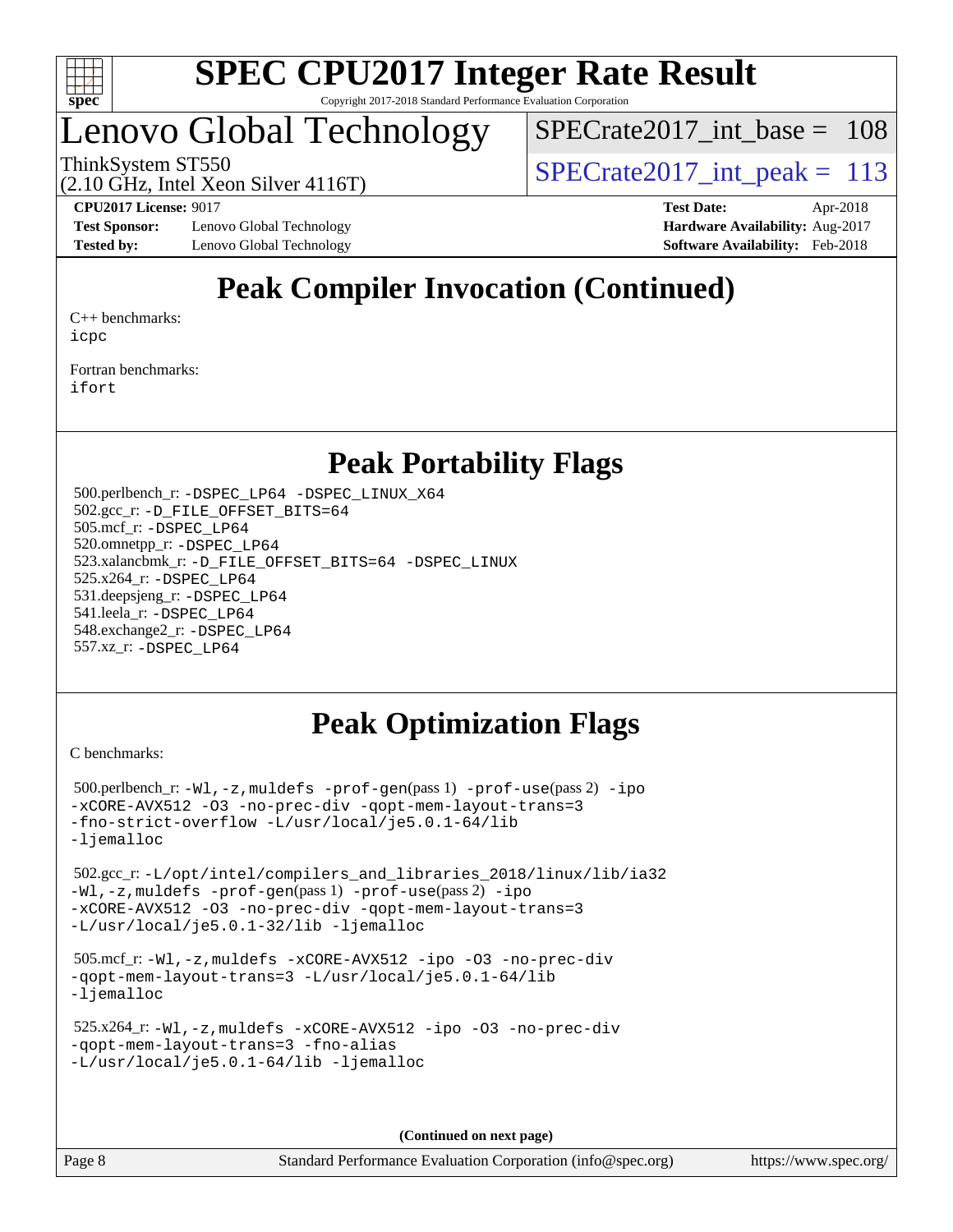

# **[SPEC CPU2017 Integer Rate Result](http://www.spec.org/auto/cpu2017/Docs/result-fields.html#SPECCPU2017IntegerRateResult)**

Copyright 2017-2018 Standard Performance Evaluation Corporation

### Lenovo Global Technology

[SPECrate2017\\_int\\_base =](http://www.spec.org/auto/cpu2017/Docs/result-fields.html#SPECrate2017intbase) 108

(2.10 GHz, Intel Xeon Silver 4116T)

ThinkSystem ST550  $SPIZ$  Interval Lemma  $SPECrate2017$  interval peak = 113

**[Test Sponsor:](http://www.spec.org/auto/cpu2017/Docs/result-fields.html#TestSponsor)** Lenovo Global Technology **[Hardware Availability:](http://www.spec.org/auto/cpu2017/Docs/result-fields.html#HardwareAvailability)** Aug-2017 **[Tested by:](http://www.spec.org/auto/cpu2017/Docs/result-fields.html#Testedby)** Lenovo Global Technology **[Software Availability:](http://www.spec.org/auto/cpu2017/Docs/result-fields.html#SoftwareAvailability)** Feb-2018

**[CPU2017 License:](http://www.spec.org/auto/cpu2017/Docs/result-fields.html#CPU2017License)** 9017 **[Test Date:](http://www.spec.org/auto/cpu2017/Docs/result-fields.html#TestDate)** Apr-2018

### **[Peak Optimization Flags \(Continued\)](http://www.spec.org/auto/cpu2017/Docs/result-fields.html#PeakOptimizationFlags)**

557.xz\_r: Same as 505.mcf\_r

[C++ benchmarks:](http://www.spec.org/auto/cpu2017/Docs/result-fields.html#CXXbenchmarks)

 520.omnetpp\_r: [-Wl,-z,muldefs](http://www.spec.org/cpu2017/results/res2018q2/cpu2017-20180525-05804.flags.html#user_peakEXTRA_LDFLAGS520_omnetpp_r_link_force_multiple1_b4cbdb97b34bdee9ceefcfe54f4c8ea74255f0b02a4b23e853cdb0e18eb4525ac79b5a88067c842dd0ee6996c24547a27a4b99331201badda8798ef8a743f577) [-prof-gen](http://www.spec.org/cpu2017/results/res2018q2/cpu2017-20180525-05804.flags.html#user_peakPASS1_CXXFLAGSPASS1_LDFLAGS520_omnetpp_r_prof_gen_5aa4926d6013ddb2a31985c654b3eb18169fc0c6952a63635c234f711e6e63dd76e94ad52365559451ec499a2cdb89e4dc58ba4c67ef54ca681ffbe1461d6b36)(pass 1) [-prof-use](http://www.spec.org/cpu2017/results/res2018q2/cpu2017-20180525-05804.flags.html#user_peakPASS2_CXXFLAGSPASS2_LDFLAGS520_omnetpp_r_prof_use_1a21ceae95f36a2b53c25747139a6c16ca95bd9def2a207b4f0849963b97e94f5260e30a0c64f4bb623698870e679ca08317ef8150905d41bd88c6f78df73f19)(pass 2) [-ipo](http://www.spec.org/cpu2017/results/res2018q2/cpu2017-20180525-05804.flags.html#user_peakPASS1_CXXOPTIMIZEPASS2_CXXOPTIMIZE520_omnetpp_r_f-ipo) [-xCORE-AVX512](http://www.spec.org/cpu2017/results/res2018q2/cpu2017-20180525-05804.flags.html#user_peakPASS2_CXXOPTIMIZE520_omnetpp_r_f-xCORE-AVX512) [-O3](http://www.spec.org/cpu2017/results/res2018q2/cpu2017-20180525-05804.flags.html#user_peakPASS1_CXXOPTIMIZEPASS2_CXXOPTIMIZE520_omnetpp_r_f-O3) [-no-prec-div](http://www.spec.org/cpu2017/results/res2018q2/cpu2017-20180525-05804.flags.html#user_peakPASS1_CXXOPTIMIZEPASS2_CXXOPTIMIZE520_omnetpp_r_f-no-prec-div) [-qopt-mem-layout-trans=3](http://www.spec.org/cpu2017/results/res2018q2/cpu2017-20180525-05804.flags.html#user_peakPASS1_CXXOPTIMIZEPASS2_CXXOPTIMIZE520_omnetpp_r_f-qopt-mem-layout-trans_de80db37974c74b1f0e20d883f0b675c88c3b01e9d123adea9b28688d64333345fb62bc4a798493513fdb68f60282f9a726aa07f478b2f7113531aecce732043) [-L/usr/local/je5.0.1-64/lib](http://www.spec.org/cpu2017/results/res2018q2/cpu2017-20180525-05804.flags.html#user_peakEXTRA_LIBS520_omnetpp_r_jemalloc_link_path64_4b10a636b7bce113509b17f3bd0d6226c5fb2346b9178c2d0232c14f04ab830f976640479e5c33dc2bcbbdad86ecfb6634cbbd4418746f06f368b512fced5394) [-ljemalloc](http://www.spec.org/cpu2017/results/res2018q2/cpu2017-20180525-05804.flags.html#user_peakEXTRA_LIBS520_omnetpp_r_jemalloc_link_lib_d1249b907c500fa1c0672f44f562e3d0f79738ae9e3c4a9c376d49f265a04b9c99b167ecedbf6711b3085be911c67ff61f150a17b3472be731631ba4d0471706)

 523.xalancbmk\_r: [-L/opt/intel/compilers\\_and\\_libraries\\_2018/linux/lib/ia32](http://www.spec.org/cpu2017/results/res2018q2/cpu2017-20180525-05804.flags.html#user_peakCXXLD523_xalancbmk_r_Enable-32bit-runtime_af243bdb1d79e4c7a4f720bf8275e627de2ecd461de63307bc14cef0633fde3cd7bb2facb32dcc8be9566045fb55d40ce2b72b725f73827aa7833441b71b9343) [-Wl,-z,muldefs](http://www.spec.org/cpu2017/results/res2018q2/cpu2017-20180525-05804.flags.html#user_peakEXTRA_LDFLAGS523_xalancbmk_r_link_force_multiple1_b4cbdb97b34bdee9ceefcfe54f4c8ea74255f0b02a4b23e853cdb0e18eb4525ac79b5a88067c842dd0ee6996c24547a27a4b99331201badda8798ef8a743f577) [-prof-gen](http://www.spec.org/cpu2017/results/res2018q2/cpu2017-20180525-05804.flags.html#user_peakPASS1_CXXFLAGSPASS1_LDFLAGS523_xalancbmk_r_prof_gen_5aa4926d6013ddb2a31985c654b3eb18169fc0c6952a63635c234f711e6e63dd76e94ad52365559451ec499a2cdb89e4dc58ba4c67ef54ca681ffbe1461d6b36)(pass 1) [-prof-use](http://www.spec.org/cpu2017/results/res2018q2/cpu2017-20180525-05804.flags.html#user_peakPASS2_CXXFLAGSPASS2_LDFLAGS523_xalancbmk_r_prof_use_1a21ceae95f36a2b53c25747139a6c16ca95bd9def2a207b4f0849963b97e94f5260e30a0c64f4bb623698870e679ca08317ef8150905d41bd88c6f78df73f19)(pass 2) [-ipo](http://www.spec.org/cpu2017/results/res2018q2/cpu2017-20180525-05804.flags.html#user_peakPASS1_CXXOPTIMIZEPASS2_CXXOPTIMIZE523_xalancbmk_r_f-ipo) [-xCORE-AVX512](http://www.spec.org/cpu2017/results/res2018q2/cpu2017-20180525-05804.flags.html#user_peakPASS2_CXXOPTIMIZE523_xalancbmk_r_f-xCORE-AVX512) [-O3](http://www.spec.org/cpu2017/results/res2018q2/cpu2017-20180525-05804.flags.html#user_peakPASS1_CXXOPTIMIZEPASS2_CXXOPTIMIZE523_xalancbmk_r_f-O3) [-no-prec-div](http://www.spec.org/cpu2017/results/res2018q2/cpu2017-20180525-05804.flags.html#user_peakPASS1_CXXOPTIMIZEPASS2_CXXOPTIMIZE523_xalancbmk_r_f-no-prec-div) [-qopt-mem-layout-trans=3](http://www.spec.org/cpu2017/results/res2018q2/cpu2017-20180525-05804.flags.html#user_peakPASS1_CXXOPTIMIZEPASS2_CXXOPTIMIZE523_xalancbmk_r_f-qopt-mem-layout-trans_de80db37974c74b1f0e20d883f0b675c88c3b01e9d123adea9b28688d64333345fb62bc4a798493513fdb68f60282f9a726aa07f478b2f7113531aecce732043) [-L/usr/local/je5.0.1-32/lib](http://www.spec.org/cpu2017/results/res2018q2/cpu2017-20180525-05804.flags.html#user_peakEXTRA_LIBS523_xalancbmk_r_jemalloc_link_path32_e29f22e8e6c17053bbc6a0971f5a9c01a601a06bb1a59df2084b77a2fe0a2995b64fd4256feaeea39eeba3aae142e96e2b2b0a28974019c0c0c88139a84f900a) [-ljemalloc](http://www.spec.org/cpu2017/results/res2018q2/cpu2017-20180525-05804.flags.html#user_peakEXTRA_LIBS523_xalancbmk_r_jemalloc_link_lib_d1249b907c500fa1c0672f44f562e3d0f79738ae9e3c4a9c376d49f265a04b9c99b167ecedbf6711b3085be911c67ff61f150a17b3472be731631ba4d0471706)

531.deepsjeng\_r: Same as 520.omnetpp\_r

541.leela\_r: Same as 520.omnetpp\_r

[Fortran benchmarks](http://www.spec.org/auto/cpu2017/Docs/result-fields.html#Fortranbenchmarks): [-Wl,-z,muldefs](http://www.spec.org/cpu2017/results/res2018q2/cpu2017-20180525-05804.flags.html#user_FCpeak_link_force_multiple1_b4cbdb97b34bdee9ceefcfe54f4c8ea74255f0b02a4b23e853cdb0e18eb4525ac79b5a88067c842dd0ee6996c24547a27a4b99331201badda8798ef8a743f577) [-xCORE-AVX512](http://www.spec.org/cpu2017/results/res2018q2/cpu2017-20180525-05804.flags.html#user_FCpeak_f-xCORE-AVX512) [-ipo](http://www.spec.org/cpu2017/results/res2018q2/cpu2017-20180525-05804.flags.html#user_FCpeak_f-ipo) [-O3](http://www.spec.org/cpu2017/results/res2018q2/cpu2017-20180525-05804.flags.html#user_FCpeak_f-O3) [-no-prec-div](http://www.spec.org/cpu2017/results/res2018q2/cpu2017-20180525-05804.flags.html#user_FCpeak_f-no-prec-div) [-qopt-mem-layout-trans=3](http://www.spec.org/cpu2017/results/res2018q2/cpu2017-20180525-05804.flags.html#user_FCpeak_f-qopt-mem-layout-trans_de80db37974c74b1f0e20d883f0b675c88c3b01e9d123adea9b28688d64333345fb62bc4a798493513fdb68f60282f9a726aa07f478b2f7113531aecce732043) [-nostandard-realloc-lhs](http://www.spec.org/cpu2017/results/res2018q2/cpu2017-20180525-05804.flags.html#user_FCpeak_f_2003_std_realloc_82b4557e90729c0f113870c07e44d33d6f5a304b4f63d4c15d2d0f1fab99f5daaed73bdb9275d9ae411527f28b936061aa8b9c8f2d63842963b95c9dd6426b8a) [-align array32byte](http://www.spec.org/cpu2017/results/res2018q2/cpu2017-20180525-05804.flags.html#user_FCpeak_align_array32byte_b982fe038af199962ba9a80c053b8342c548c85b40b8e86eb3cc33dee0d7986a4af373ac2d51c3f7cf710a18d62fdce2948f201cd044323541f22fc0fffc51b6) [-L/usr/local/je5.0.1-64/lib](http://www.spec.org/cpu2017/results/res2018q2/cpu2017-20180525-05804.flags.html#user_FCpeak_jemalloc_link_path64_4b10a636b7bce113509b17f3bd0d6226c5fb2346b9178c2d0232c14f04ab830f976640479e5c33dc2bcbbdad86ecfb6634cbbd4418746f06f368b512fced5394) [-ljemalloc](http://www.spec.org/cpu2017/results/res2018q2/cpu2017-20180525-05804.flags.html#user_FCpeak_jemalloc_link_lib_d1249b907c500fa1c0672f44f562e3d0f79738ae9e3c4a9c376d49f265a04b9c99b167ecedbf6711b3085be911c67ff61f150a17b3472be731631ba4d0471706)

### **[Peak Other Flags](http://www.spec.org/auto/cpu2017/Docs/result-fields.html#PeakOtherFlags)**

[C benchmarks \(except as noted below\)](http://www.spec.org/auto/cpu2017/Docs/result-fields.html#Cbenchmarksexceptasnotedbelow):  $-m64 - std = c11$  $-m64 - std = c11$ 

502.gcc\_r: [-m32](http://www.spec.org/cpu2017/results/res2018q2/cpu2017-20180525-05804.flags.html#user_peakCCLD502_gcc_r_intel_ia32_18.0_2666f1173eb60787016b673bfe1358e27016ef7649ea4884b7bc6187fd89dc221d14632e22638cde1c647a518de97358ab15d4ad098ee4e19a8b28d0c25e14bf) [-std=c11](http://www.spec.org/cpu2017/results/res2018q2/cpu2017-20180525-05804.flags.html#user_peakCCLD502_gcc_r_intel_compiler_c11_mode_0e1c27790398a4642dfca32ffe6c27b5796f9c2d2676156f2e42c9c44eaad0c049b1cdb667a270c34d979996257aeb8fc440bfb01818dbc9357bd9d174cb8524)

[C++ benchmarks \(except as noted below\):](http://www.spec.org/auto/cpu2017/Docs/result-fields.html#CXXbenchmarksexceptasnotedbelow) [-m64](http://www.spec.org/cpu2017/results/res2018q2/cpu2017-20180525-05804.flags.html#user_CXXpeak_intel_intel64_18.0_af43caccfc8ded86e7699f2159af6efc7655f51387b94da716254467f3c01020a5059329e2569e4053f409e7c9202a7efc638f7a6d1ffb3f52dea4a3e31d82ab)

523.xalancbmk $r: -m32$  $r: -m32$ 

[Fortran benchmarks](http://www.spec.org/auto/cpu2017/Docs/result-fields.html#Fortranbenchmarks): [-m64](http://www.spec.org/cpu2017/results/res2018q2/cpu2017-20180525-05804.flags.html#user_FCpeak_intel_intel64_18.0_af43caccfc8ded86e7699f2159af6efc7655f51387b94da716254467f3c01020a5059329e2569e4053f409e7c9202a7efc638f7a6d1ffb3f52dea4a3e31d82ab)

The flags files that were used to format this result can be browsed at

<http://www.spec.org/cpu2017/flags/Intel-ic18.0-official-linux64.html>

<http://www.spec.org/cpu2017/flags/Lenovo-Platform-SPECcpu2017-Flags-V1.2-SKL-C.html>